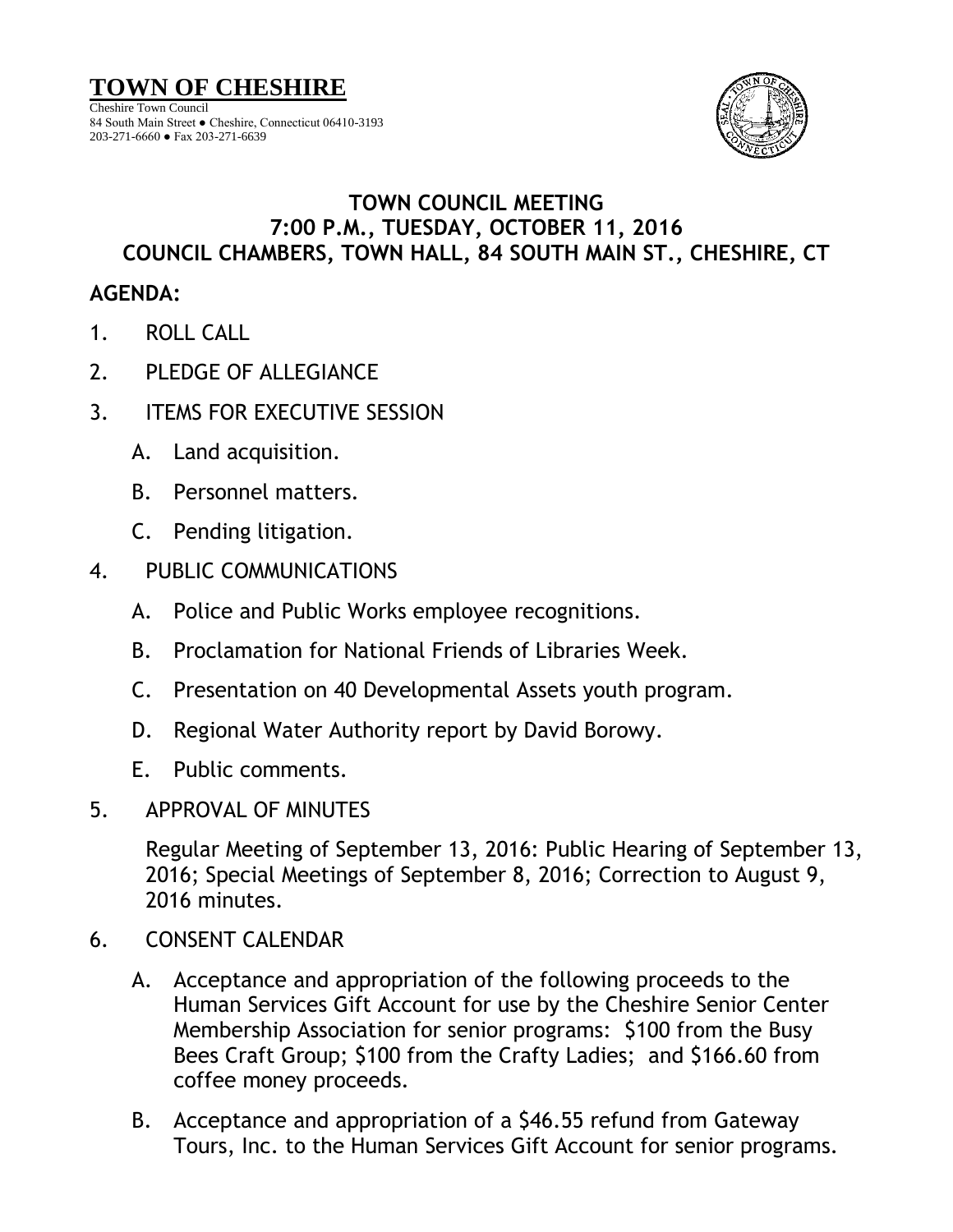- C. Acceptance and appropriation of a \$20 donation from Linda Wallinger to the Human Services Gift Account for senior programs.
- D. Approval of the disbursement of an aggregate of \$4,085 from the Cheshire Senior Center Membership Association for coffee purchase, the Holiday Bazaar and Craft Fair start up, expenses and advertising, the Membership Association annual insurance premium, and movie license renewal.
- E. Acceptance and appropriation of an anonymous \$50 donation to the Human Services Gift Account for general purposes.
- F. Acceptance and appropriation of a \$1.00 donation from Hope Hryb to the Library Gift Account for the purchase of materials, furniture and computers.
- G. Acceptance and appropriation of a \$50.00 donation from the "Ladies of the Printed Page" to the Library Gift Account for the purchase of materials, furniture and computers.
- H. Acceptance and appropriation of a \$10.00 donation from Norton School 2016 second grade class in honor of Teri LaChance to the Library Gift Account for the purchase of materials, furniture and computers.
- I. Appropriation of \$3,292 from the Julia Tompkins Fund for library materials.
- J. Acceptance and appropriation of \$1,650 to the Parks Gift Account for a memorial bench in memory of Skylar Rose Ardito.
- 7. ITEMS REMOVED FROM CONSENT CALENDAR
- 8. OLD BUSINESS
- 9. NEW BUSINESS
	- A. Establishment and appointment of Charter Review Commission.
	- B. Approval of multi-year credit card contract with World Pay.
	- C. Allocation of \$150,000 from the Public Works operating budget for additional cost for pilings for the East Johnson Bridge Project.
	- D. Award of contract for Cheshire High School concession stand and bathrooms capital project.